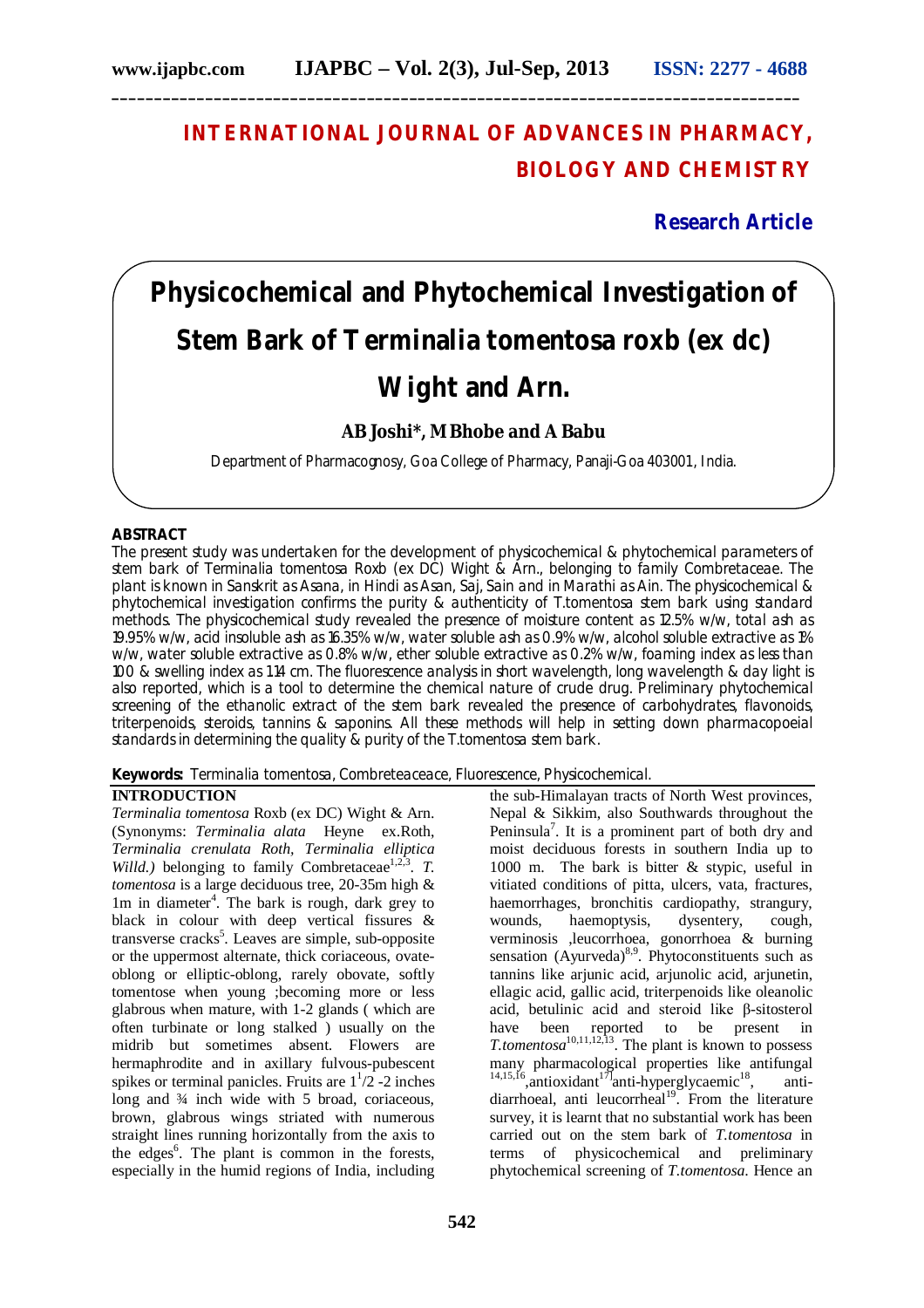**\_\_\_\_\_\_\_\_\_\_\_\_\_\_\_\_\_\_\_\_\_\_\_\_\_\_\_\_\_\_\_\_\_\_\_\_\_\_\_\_\_\_\_\_\_\_\_\_\_\_\_\_\_\_\_\_\_\_\_\_\_\_\_\_\_\_\_\_\_\_\_\_\_\_\_\_\_\_\_\_\_**

attempt was made to perform an extensive study on the physicochemical and phytochemical screening of the stem bark of *T.tomentosa* .

### **MATERIALS AND METHODS**

#### **Authentication and Collection of the Plant Material**<sup>6</sup>

The stem bark of *T. tomentosa* was collected from Darbandora, Ponda- Goa during October 2012. It was authenticated by Prof G. I. Hukkeri, Dept. of Botany, Dhempe College of Arts & Science, Miramar-Goa.

The stem bark was collected, washed thoroughly, dried in shade, powdered and then used for physicochemical evalaution, fluorescence analysis and preparation of ethanolic extract.

# **Preparation of ethanolic extract** <sup>20</sup>

The dried powdered stem bark was extracted by maceration with ethanol (95%) for 3 days. After 3 days ethanolic layer was decanted off. The process was repeated thrice. The solvent from the total extract was distilled off using rotary vacuum evaporator (Superfit) and the concentrate was evaporated to a syrupy consistency, evaporated to dryness (80g) and then used for the preliminary phytochemical investigation.

#### **Physico-chemical evaluation Moisture content** <sup>21</sup>

2g of stem bark powder was taken into glass dish which was previously weighed. This glass dish was kept into the hot air oven at  $100-105^{\circ}$ C. The weight was noted every hour till two successive readings remain constant. At last the weight of stem bark powder was determined and percent yield was calculated.

# Ash **values**<sup>22</sup>

#### **Determination of total ash**

2g of the powdered material was accurately weighed into a previously, ignited and tarred silica crucible. The material was then spread in an even layer in the crucible, ignited by gradually increasing the heat to  $500-600^{\circ}$ C until free from carbon, cooled in a desiccator and weighed. The percentage of total ash was calculated with reference to the air dried drug.

#### **Determination of acid insoluble ash**

To the crucible containing the total ash, 25 ml of hydrochloric acid (approx. 70g/l) test solution was added, covered with a watch glass and boiled gently for 5min. The watch glass was rinsed with 5ml of hot water, which was then added to the crucible. The insoluble matter was collected on an ashless filter paper and washed with hot water until the filtrate was neutral. The filter paper containing the insoluble matter was then transferred to the original crucible, dried on hot plate and ignited to constant weight. The residue was allowed to cool in suitable desiccator for 30 min and weighed without delay. The percentage of acid insoluble ash was calculated with reference to the air dried drug.

#### **Determination of water soluble ash**

To the crucible containing the total ash, 25 ml of water was added and boiled for 5 minutes. The insoluble matter was collected on an ashless filter paper and washed with hot water & ignited for 15 minutes, at a temperature not exceeding  $450^{\circ}$ C. Subtract the weight of the residue obtained from the weight of total ash. The percentage of water soluble ash was calculated with reference to the air dried drug.

# **Extractive values** <sup>22</sup>

# **Method: Cold maceration**

# **Determination of alcohol soluble extractive**

About 4.0g of coarsely-powdered, air dried plant material was weighed accurately, in a glassstoppered conical flask and macerated with 100ml of 90% alcohol for 6 hours shaking frequently and then allowed to stand for 18 hours. It was filtered rapidly taking care not to lose any solvent; 25ml of the filtrate was transferred to tarred flat bottomed dish and evaporated to dryness on water-bath. It was dried at  $105^{\circ}$ C for 6 hours and cooled in desiccator for 30 min and then weighed without delay. Percentage of alcohol soluble extractive was calculated with the reference to the air dried sample.

# **Determination of water soluble extractive**

About 4.0g of coarsely-powdered, air dried plant material was weighed accurately in a glassstoppered conical flask and macerated with 100ml of water for 6 hours shaking frequently, and then allowed to stand for 18 hours. It was filtered rapidly taking care not to lose any solvent; 25ml of the filtrate was transferred to tarred flat bottomed dish and evaporated to dryness on water-bath. It was dried at  $105^{\circ}$ C for 6 hours and cooled in desiccator for 30 min and then weigh without delay. Percentage of water soluble extractive was calculated with the reference to the air dried sample.

#### **Determination of ether soluble extractive**

About 4.0g of coarsely-powdered, air dried plant material was weighed accurately, in a glassstoppered conical flask and macerated with 100ml ether for 6 hours shaking frequently and then allowed to stand for 18 hours. It was filtered rapidly taking care not to lose any solvent; 25ml of the filtrate was transferred to tarred flat bottomed dish and evaporated to dryness on water-bath. It was dried at  $105^{\circ}$ C for 6 hours and cooled in desiccator for 30 min and then weigh without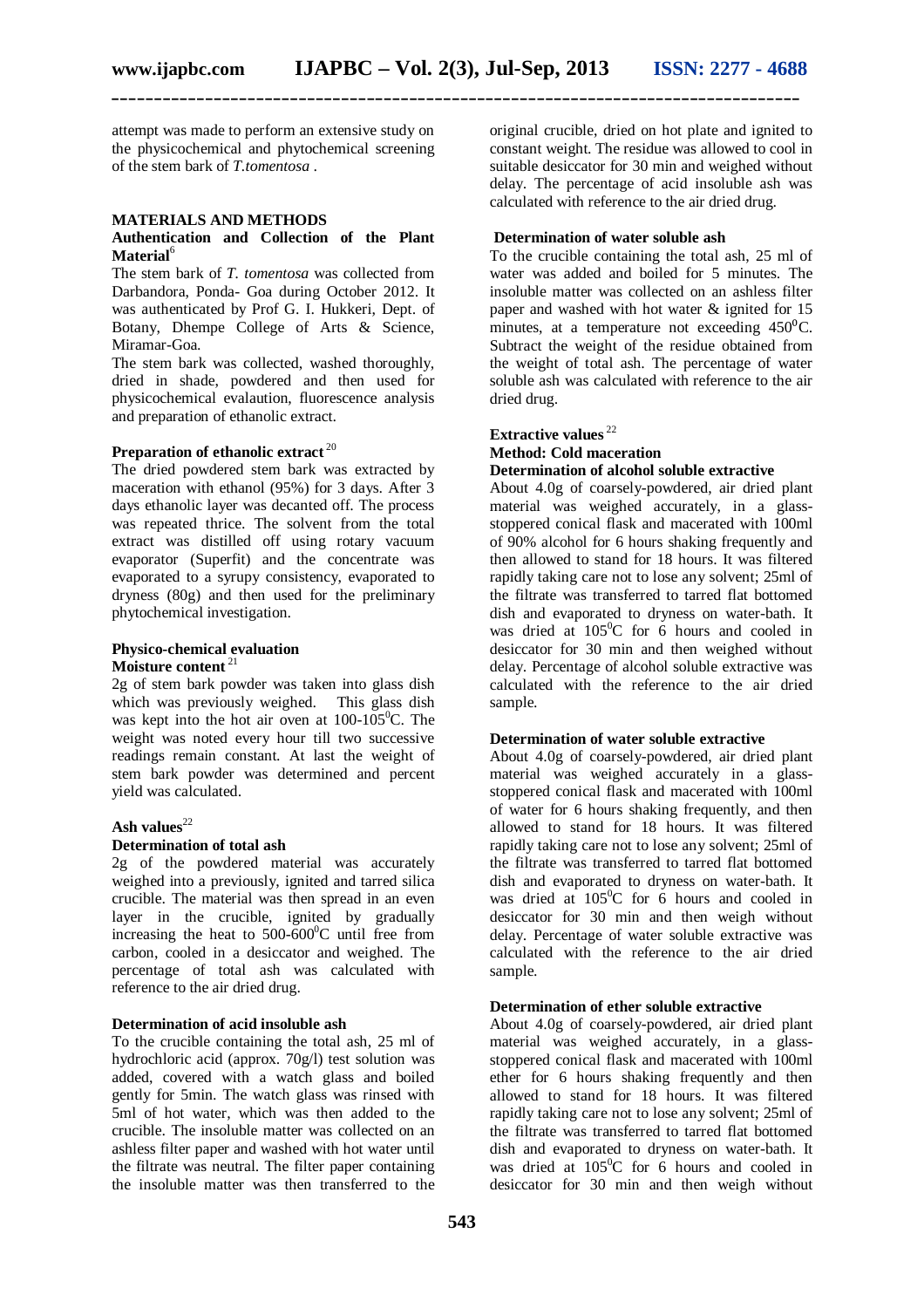**\_\_\_\_\_\_\_\_\_\_\_\_\_\_\_\_\_\_\_\_\_\_\_\_\_\_\_\_\_\_\_\_\_\_\_\_\_\_\_\_\_\_\_\_\_\_\_\_\_\_\_\_\_\_\_\_\_\_\_\_\_\_\_\_\_\_\_\_\_\_\_\_\_\_\_\_\_\_\_\_\_**

delay. Percentage of ether soluble extractive was calculated with the reference to the air dried sample.

# **Determination of foaming index**<sup>23</sup>

About 1g of the plant material was reduced into a coarse powder (sieve size no. 1250), weighed accurately and transferred to a 500ml conical flask containing 100ml of boiling water which was maintained at moderate boiling for 30 min. Then it was cooled and filtered into a 100ml volumetric flask, sufficient water was added to the filtrate to dilute the volume to 100ml.The above decoction was placed into 10 stoppered test tubes (height 16cm, diameter 16mm) in a series of successive portions of 1, 2, 3, up to 10ml and the volume of the liquid was adjusted in each tube with water to 10ml. The tubes were stoppered and shaken in lengthwise motion for 15 seconds (2 frequencies per second). It was allowed to stand for 15 min and the height of foam was then measured.

- $\triangleright$  If the height of foam in every test tube was less than 1cm the foaming index was less than 100
- $\triangleright$  If in any tube the height of the foam of 1 cm is measured, the dilution of the plant material in this tube[a] is the index sought. If this tube is the  $1<sup>st</sup>$  or  $2<sup>nd</sup>$  test tube in series, it is necessary to have an intermediate dilution prepared in a similar manner to obtain a more precise result.
- $\triangleright$  If the height of the foam is more than 1 cm in every test tube the foaming index is over 1000.In this case the determination needs to be made on a new series of dilutions of the decoction in order to obtain results.

# **Foaming index = 1000/a**

 $a =$  the volume in ml of the decoction used for preparing the dilution in the tube where foaming is observed

If the height of the foam is more than 1 cm in every test tube the foaming index is over 1000.In this case the determination needs to be made on a new series of dilutions of the decoction in order to obtain results.

# Swelling index<sup>23</sup>

1g of stem bark powder was weighed accurately into a 25ml glass stoppered measuring cylinder. The length of the graduated portion of the cylinder should be about 125mm, the internal diameter about 16mm subdivided in 0.2ml and marked from 0- 25ml in upward direction. 25ml of water was added to the cylinder and shaken thoroughly at intervals of 10 min. for 1 hour. It was then allowed to stand for 3 hours at room temperature. The volume in ml occupied by the plant material, including any sticky mucilage was measured. The

mean value of individual determinations, related to 1g of plant material was calculated.

# **Florescence Analysis** 24, 25,26

Many herbs show fluorescence when the cut surface or powder is exposed to UV light and this can be useful in their identification. The fluorescence character of the stem bark powder of *T.tomentosa* was studied both in daylight and UV light (254 nm and 366 nm) and after treatment with different reagents.

# **Preliminary Phytochemical screening (Qualitative Analysis)** 27, 28

The preliminary phytochemical studies were performed for testing the different phytoconstituents present in the ethanolic extract of stem bark of *T.tomentosa* using standard procedures.

# **Alkaloids**

#### **Dragendorff's Test**

To 2mg of the ethanolic extract, 5ml of distilled water was added; then 2M hydrochloric acid was added until an acid reaction occurred. To this 1ml of Dragendorff's reagent was added. Formation of orange or orange-red precipitate indicated the presence of alkaloids.

# **Mayer's Test**

To 2mg of the ethanolic extract, a few drops of Mayer's reagent were added. Formation of white or yellow precipitate indicated the presence of alkaloids.

# **Wagner's Test**

To 2mg of the ethanolic extract, 1ml of dilute hydrochloric acid was added along with few drops of Wagner's reagent. A yellow or brown precipitate indicated the presence of alkaloids.

#### **Hager's Test**

To 2mg of the Ethanolic extract, a few drops of Hager's reagent were added. Formation of yellow precipitate confirmed the presence of alkaloids.

# **Carbohydrates**

# **Molisch's Test**

In a test tube containing 2ml of extract, 2 drops of freshly prepared 20% alcoholic solution of αnaphthol was added. 2ml of conc. sulphuric acid was added so as to form a layer below the mixture. Red- violet ring appeared, indicating presence of carbohydrates, which disappeared on the addition of excess of alkali.

## **Benedict's test**

To 0.5ml of extract, 5ml of Benedict's solution was & boiled for 5minutes.Formation of brick red coloured precipitate indicated the presence of carbohydrates.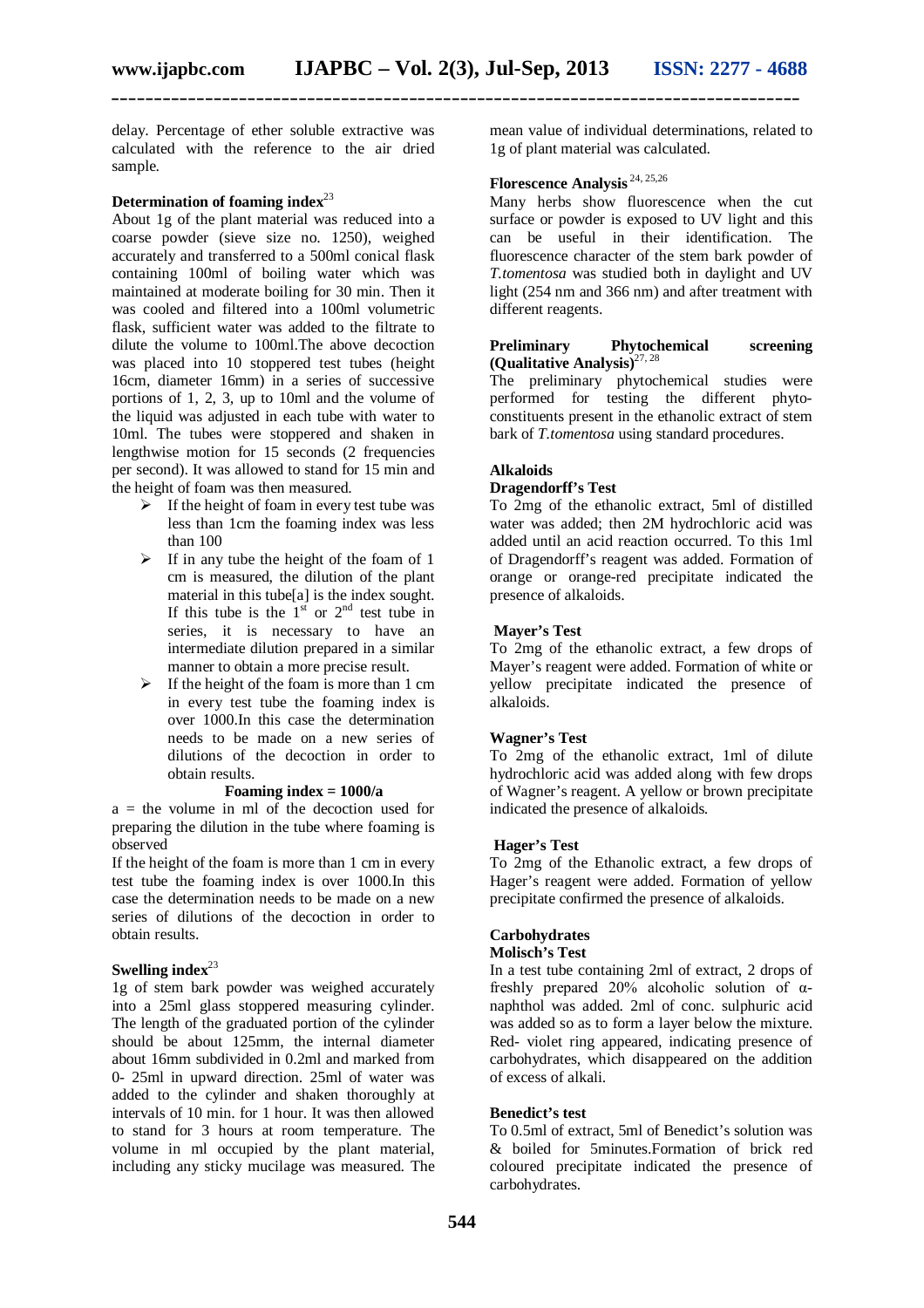# **Fehling's Test**

To 2ml of extract, 1ml mixture of equal parts of Fehling's solution A & B were added & boiled for few minutes. Formation of red or brick red coloured precipitate indicated the presence of reducing sugars.

#### **Flavonoids**

#### **Shinoda Test**

In a test tube containing 0.5ml of the extract, 10 drops of dilute hydrochloric acid followed by a small piece of magnesium were added. Formation of pink, reddish or brown colour indicated the presence of flavonoids.

# **Lead acetate Test**

To 2mg of plant extract, 1ml of lead acetate solution was added. Formation of yellow precipitate indicated presence of flavonoids.

#### **Vanillin –hydrochloric acid Test**

Vanillin HCl was added to the alcoholic solution of drug, Formation of pink colour indicated presence of flavonoids.

#### **Triterpenoids**

#### **Libermann's–Burchard's Test**

2mg of the dry extract was dissolved in acetic anhydride, heated to boiling, cooled and then 1ml of conc sulphuric acid was added along the sides of the test tube. Brown ring was formed at junction of two layers & Formation of deep red colour in the upper layer indicated the presence of triterpenoids.

#### **Steroids**

#### **Libermann's–Burchard's Test**

2mg of the dry extract was dissolved in acetic anhydride, heated to boiling, cooled &then 1ml of conc Sulphuric acid was added along the sides of the test tube. Brown ring was formed at junction of 2 layer Formation of green colour in the upper layer indicated the presence of steroids.

# **Salkowski Test**

2mg of dry extract was shaken with chloroform. To the chloroform layer; sulphuric acid was added slowly by the sides of test tube. Formation of red colour indicated the presence of steroids.

# **Tannins and Phenolic Compounds**

To 1-2ml of the extract, few drops of  $5\%$  FeCl<sub>3</sub> solution were added. A green colour indicated the presence of gallotannins, while brown colour indicated the presence of pseudotannins.

To 1-2ml of the extract, lead acetate was added. White precipitate indicated the presence of tannins & phenolic compounds.

### **Resins**

1ml of extract was dissolved in acetone & the solution was poured in distilled water. Turbidity indicated the presence of resins.

# **Proteins**

#### **Biuret's Test**

To 1ml of hot extract, 5-8 drops of 10% w/v sodium hydroxide solution, followed by 1 or 2 drops of 3% w/v copper sulphate solution were added. Formation of violet red colour indicated the presence of proteins.

#### **Millon's Test**

1ml of extract was dissolved in 1ml of distilled water & 5-6 drops of Millon's reagent were added. Formation of white precipitate, which turns red on heating, indicated the presence of proteins.

# **Glycosides**

Free sugar content of the extract was determined and hydrolysed with mineral acids (dil. HCL/dil.  $H_2SO_4$ ). The total sugar content of hydrolysed extract was again determined. Increase in the sugar content indicated the presence of glycosides in the extract.

# **Test for Cardiac glycosides**

# **Baljet's Test**

A thick section showed yellow to orange colour with sodium picrate.

## **Legal's Test**

To aqueous or alcoholic extract, 1ml pyridine and 1ml sodium nitroprusside was added. Pink to red colour indicated presence of cardiac glycosides.

# **Test for Deoxysugars (Killer–Killani Test)**

To 2ml extract, glacial acetic acid, one drop 5% FeCl<sub>3</sub> and conc.  $H_2SO_4$  were added. Reddish brown colour appeared at the junction of the two liquid layers and upper layer appeared bluish green indicated presence of deoxysugars.

#### **Liebermann's Test (Test for bufadienoloids)**

3ml extract with 3ml acetic anhydride was mixed. It was then heated and cooled. Few drops of conc. H2SO<sup>4</sup> were added. Blue colour indicated presence of bufadienoloids.

#### **Test for Anthraquinone Glycosides**

**Borntrager's Test for Anthraquinone Glycosides** To 3ml extract, 5ml 5% dil.  $H_2SO_4$ was added. It was then boiled and filtered. To the cold filtrate; equal volume of benzene or chloroform was added and shaken well. The organic solvent was separated and then ammonia was added. Ammonical layer turned pink or red indicated the presence of anthraquinone glycosides.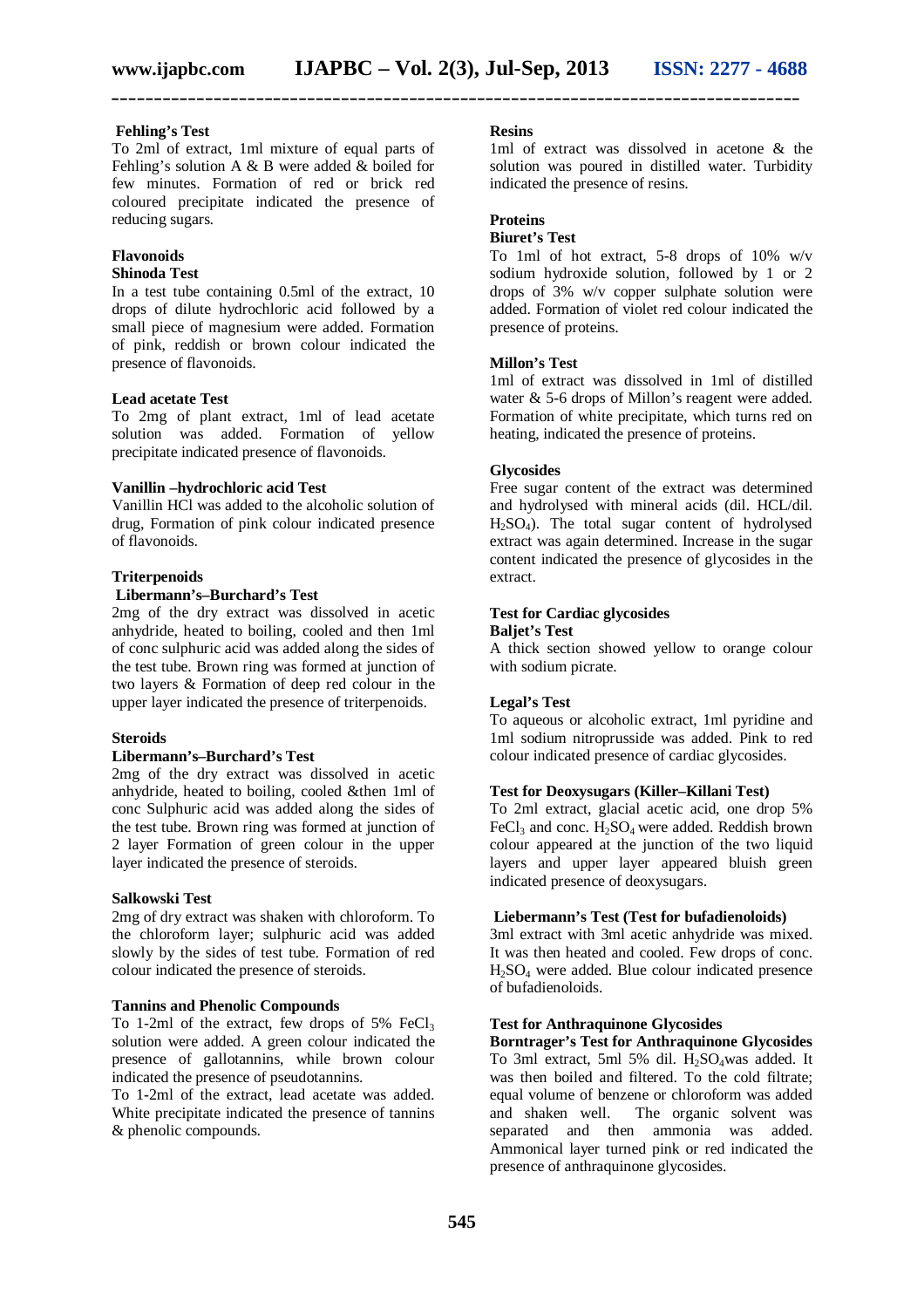**\_\_\_\_\_\_\_\_\_\_\_\_\_\_\_\_\_\_\_\_\_\_\_\_\_\_\_\_\_\_\_\_\_\_\_\_\_\_\_\_\_\_\_\_\_\_\_\_\_\_\_\_\_\_\_\_\_\_\_\_\_\_\_\_\_\_\_\_\_\_\_\_\_\_\_\_\_\_\_\_\_**

### **Modified Borntrager's Test for C-Glycosides**

To 3ml extract, 5ml 5% dil. HCl, few drops of Fecl<sub>2</sub> were added. It was then heated for 5 minutes in boiling water and cooled. To the cold filtrate equal volume of benzene or organic solvent was added. It was shaken well. The organic solvent was separated and ammonia was added. Ammonical layer turned pink or red indicated the presence of C-glycosides.

# **Test for Saponins**

# **Foam Test**

The drug extract or dry powder was shaken vigorously with water. Persistent foam observed indicated presence of saponins.

#### **Test for Coumarin glycosides**

Powder was moistened and taken in a test tube. The test tube was covered with filter paper soaked in dilute NaOH and kept in water bath. Later the filter paper was exposed to UV light. Yellowish-green fluorescence indicated the presence of coumarin glycosides.

#### **Starch**

0.01gms of Iodine and 0.075gms of KI were dissolved in 5ml of distilled water and 2-3ml of extract was added. Formation of blue colour indicated the presence of starch.

#### **RESULT AND DISCUSSION**

The stem bark of *T.tomentosa* was subjected to systematic physicochemical, fluorescence and preliminary photochemical analysis. The data generated is helpful in determining the quality and the purity of the crude drug, especially in the powdered form. In this study the parameters included for the evaluation of *T.tomentosa* stem bark were moisture content, ash values (total ash, water soluble ash and acid insoluble ash) ,extractive values using alcohol, water and ether as solvents, swelling index and foaming index (Table No. 1). The extractive values are, however,

moderate but will be useful for the further extraction of phytoconstituents from this plant. The alcohol soluble extractive indicated the presence of polar constituents like phenols, flavonoids [21] etc. The total ash is particularly important in the evaluation of purity of drugs, i.e. the presence or absence of foreign matter such as metallic salts or  $silica<sup>21</sup>$ . The fluorescence analysis performed showed a wide range of fluorescent colours for the crude drug with different reagents<sup>23, 24,25</sup> (Table No. 2). Fluorescence study of the stem bark powder helps in the qualitative evaluation which can be used for its identification. The preliminary phytochemical screening of the ethanolic extract of stem bark was performed and it was found to contain carbohydrates, flavonoids, triterpenoids, steroids, tannins and saponins (Table No. 3).

## **CONCLUSION**

Recently there has been a shift in the universal trend from synthetic to herbals as a result there has been rapid increase in the standardization of the medicinal plant of potential therapeutic significance. Despite the modern techniques, identification of plant drug by pharmacognostic study is more reliable. The physicochemical parameters, fluorescence analysis and chemical tests performed in this study will further guide in pharmacological and therapeutical evaluation of the species and will assist in standardization for quality, purity and sample identification. In conclusion, the parameters reported in this study will be useful in the development of pharmacopoeial standards for future studies.

### **ACKNOWLEDGEMENTS**

The authors are grateful to the Authorities of Government of Goa and the Principal, Goa College of Pharmacy for their immense support and providing the laboratory facilities. Authors are also thankful to Prof. G.I. Hukkeri, Dept. of Botany, Dhempe College of Arts and Science, Miramar-Goa for authenticating the plant material.

| $50.11$ Dalix Of 1.00/10010030 |                             |                |  |  |  |  |  |
|--------------------------------|-----------------------------|----------------|--|--|--|--|--|
| S.No.                          | <b>Physicochemical Test</b> | <b>Results</b> |  |  |  |  |  |
| 1.                             | <b>Moisture Content</b>     | $12.5\%$ w/w   |  |  |  |  |  |
|                                | Ash Values                  |                |  |  |  |  |  |
|                                | Total Ash<br>⋗              | 19.95%w/w      |  |  |  |  |  |
| 2.                             | Acid Insoluble Ash          | $16.35\%$ w/w  |  |  |  |  |  |
|                                | Water Soluble Ash           | $0.9\%$ w/w    |  |  |  |  |  |
|                                | <b>Extractive Matter</b>    |                |  |  |  |  |  |
|                                | Alcohol Soluble Extractive  | $1.0\%$ w/w    |  |  |  |  |  |
| 3.                             | Water Soluble Extractive    | $0.8\%$ w/w    |  |  |  |  |  |
|                                | Ether Soluble Extractive    | $0.2\%$ w/w    |  |  |  |  |  |
| 4.                             | Foaming Index               | Less than 100  |  |  |  |  |  |
| 5.                             | Swelling Index              | 1.14 cm        |  |  |  |  |  |

**Table 1: Results of the physicochemical tests of powdered stem bark of** *T.tomentosa*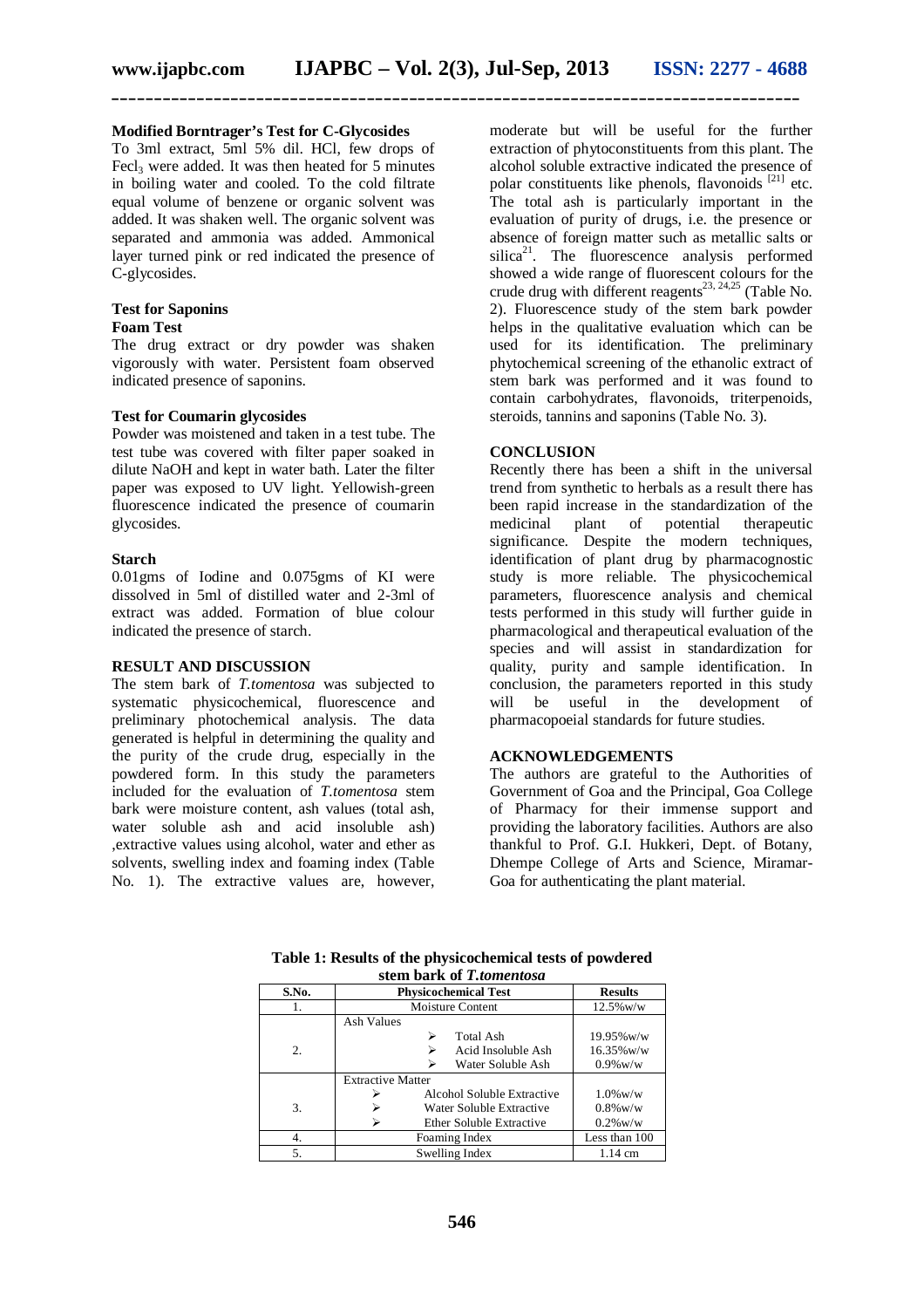| S. No. | Drug + reagent                                | Day light             | Short wavelength<br>254nm | Long wavelength<br>366nm |
|--------|-----------------------------------------------|-----------------------|---------------------------|--------------------------|
| l.     | Powder                                        | Light brown           | <b>Brown</b>              | Dark brown               |
| 2.     | Powder+50% (aq) NaOH                          | <b>Brown</b>          | Dark brown                | <b>Brown</b>             |
| 3.     | Powder+50% (alc) NaOH                         | Pale yellow           | Grey                      | Bluish green             |
| 4.     | Powder + Ammonia                              | Reddish brown         | Dark brown                | Dark brown               |
| 5.     | Powder+ Picric acid                           | Reddish brown         | <b>Brown</b>              | Yellowish brown          |
| 6.     | Powder+10%HCL                                 | Light brown           | <b>Brown</b>              | Brown                    |
| 7.     | Powder+ $10\%$ H <sub>2</sub> SO <sub>4</sub> | Light brown           | <b>Brown</b>              | <b>Brown</b>             |
| 8.     | Powder+ Conc HCL                              | <b>Brown</b>          | Dark brown                | Dark brown               |
| 9.     | Powder+ Conc $H_2SO_4$                        | <b>Brownish black</b> | Brownish black            | <b>Brownish black</b>    |
| 10.    | Powder+ Conc HNO <sub>3</sub>                 | Orangish red          | Orangish red              | Orangish red             |
| 11.    | Powder+10% NaOH                               | Brown                 | <b>Brown</b>              | Brown                    |
| 12.    | Powder+ dist. $H20$                           | Light brown           | <b>Brown</b>              | Brown                    |
| 13.    | Powder+ Methanol                              | Wine red              | Reddish brown             | Reddish brown            |
| 14.    | Powder+ Pet. Ether                            | Colourless            | Light brown               | Violet                   |
| 15.    | Powder+ $CHCl3$                               | Light brown           | <b>Brown</b>              | <b>Brown</b>             |

| Table 2: Results of the Florescence Analysis of powdered stem bark of T. tomentosa |  |  |
|------------------------------------------------------------------------------------|--|--|
|------------------------------------------------------------------------------------|--|--|

**Table 3: Result of Qualitative Tests for phyto-Constituents isolated from the Ethanolic extract of the stem bark of** *T.tomentosa*

| S. NO.           | <b>CHEMICAL TEST</b>         | <b>INFERENCE</b> |
|------------------|------------------------------|------------------|
| 1.               | Alkaloids:                   |                  |
|                  | Dragendorff's Test           | $-ve$            |
|                  | Mayer's Test                 | $-ve$            |
|                  | Wagner's Test                | $-ve$            |
|                  | Hager's Test                 | $-ve$            |
|                  | Carbohydrates:               |                  |
| 2.               | <b>Molisch Test</b>          | $+ve$            |
|                  | Fehling's Test               | $+ve$            |
|                  | Benedict's Test              | $+ve$            |
|                  | Flavonoids:                  |                  |
| 3.               | Shinoda Test                 | $+ve$            |
|                  | Lead acetate Test            | $+ve$            |
|                  | Vanillin sulphuric acid Test | $+ve$            |
| $\overline{4}$ . | Triterpenoids:               |                  |
|                  | Liebermann-Burchard's Test   | $+ve$            |
| 5.               | Steroids:                    |                  |
|                  | Liebermann-Burchard's Test   | $+ve$            |
|                  | Salkowski Test               | $+ve$            |
| 6.               | Tannins:                     | $+ve$            |
| 7.               | Resins:                      | -ve              |
| 8.               | Saponins:                    | $+ve$            |
| 9.               | Proteins:                    |                  |
|                  | <b>Biuret Test</b>           | -ve              |
|                  | Millon's Test                | -ve              |
| 10.              | Starch                       | $-ve$            |

#### **REFERENCES**

- 1. Nadkarni AK. Indian Materica Medica: Terminalia tomentosa, (3rd edition), Bombay popular prakashan Bombay, 1976;1211.
- 2. Nair NC and Henry AN. Flora of Tamil Nadu: Terminalia tomentosa, Botanical survey of India Coimbatore, 1983;149.
- 3. Rastogi RP and Mehrotra BN. Compendium of Indian Medicinal Plants: Terminalia alata Heyne ex Roth, Central Drug Research Institute<br>Lucknow & Publications & Lucknow & Publications & Information Directorate. 1991;405.
- 4. Shetty BV and Singh V. Flora of Rajasthan: Terminalia tomentosa, Botanical survey of India. 1987;315.
- 5. Pulliah T and Chennaiah E. Flora of Andhra Pradesh: Terminalia alata Heyne ex Roth, Scientific Publishers, 1997;377.
- 6. Cooke T. The Flora of the Presidency of Bombay: Terminalia tomentosa, Botanical survey of India Calcutta, 1967;510.
- 7. Khare CP. The Indian Medicinal Plants: An illustrated dictionary: Terminalia tomentosa, Springer India, 2007;655-656.